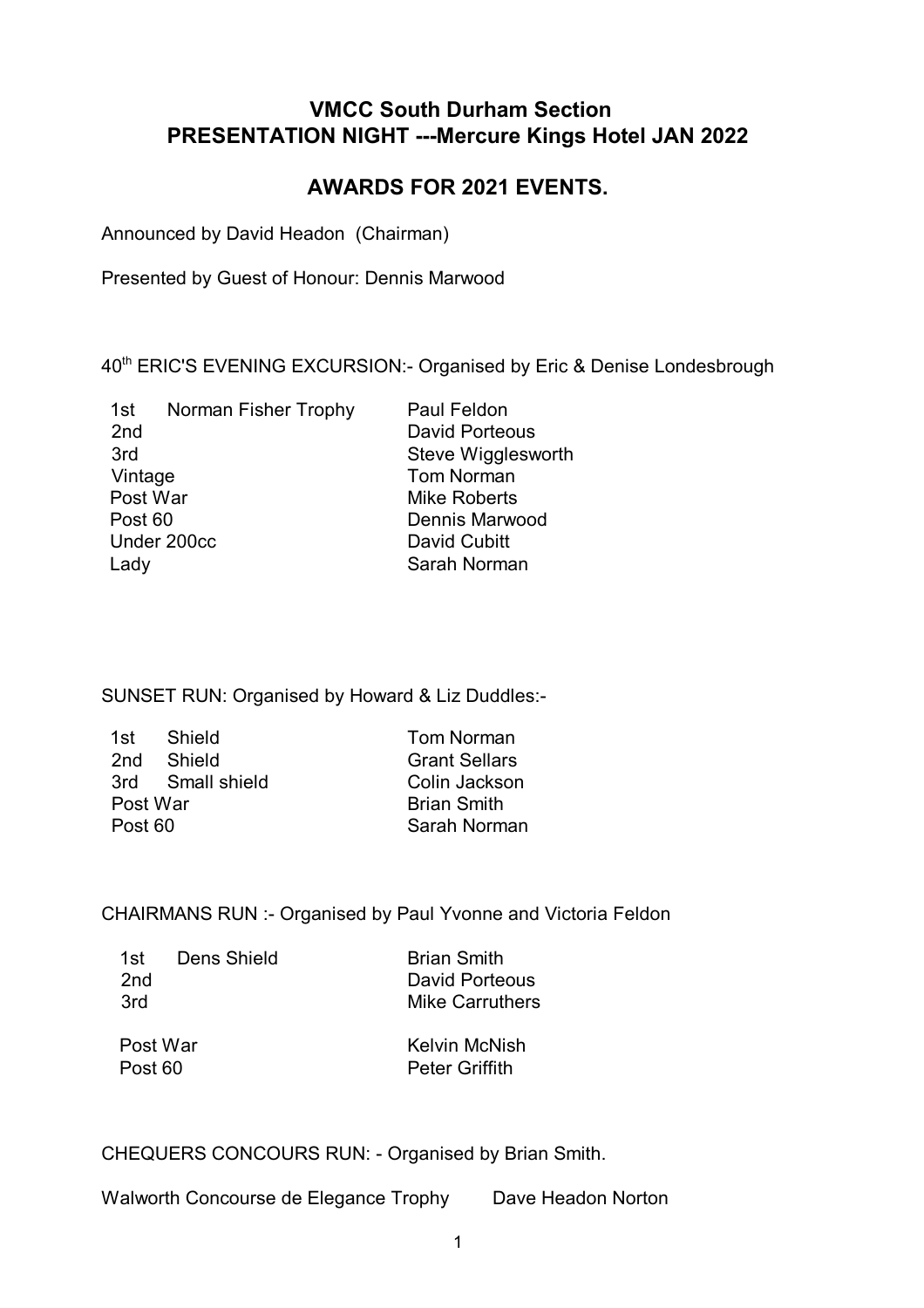BAYDALE RUN:- Organised by Bobby and Charlie Robinson

| 1st Nick Robson Shield |                    |  |
|------------------------|--------------------|--|
| 2nd                    | <b>Baydale Cup</b> |  |
| 3rd                    | T. Holmes Trophy   |  |

**Martin Pearson** John Robinson Paul Feldon

| Post 60 |  |
|---------|--|
| Lady    |  |

Terance Anderton Victorial Feldon

### ANNIVERSARY RUN :- Organised by Michael Carruthers & Linda Easby

| 1st<br>2nd<br>3rd   | <b>Fisher Trophy</b><br><b>Anniversary Cup</b> | <b>Brian Smith</b><br><b>Kelvin McNish</b><br>David Porteous |
|---------------------|------------------------------------------------|--------------------------------------------------------------|
| Post War<br>Post 60 |                                                | Andreas Schrocksnadel<br>Jed Watson                          |

TRIALS CHAMPIONSHIP :- Organised by Roy Sturgeon.

| Champion                                | <b>Tocketts Mill Shield</b>        | <b>Graham Powell</b> |
|-----------------------------------------|------------------------------------|----------------------|
| 2nd                                     | <b>Gem Trials Trophy</b>           | <b>Rob Green</b>     |
| 3rd                                     |                                    | <b>Colin Davison</b> |
| <b>Pre Unit and Twin Class Statuete</b> |                                    | Steve Wigglesworth   |
|                                         | (trophy donated by Howard Duddles) |                      |
| The John Webb BSA Trophy for            |                                    | Colin Jackson        |
| meritous performance (donated by the    |                                    |                      |
| late Rob Edwards):                      |                                    |                      |